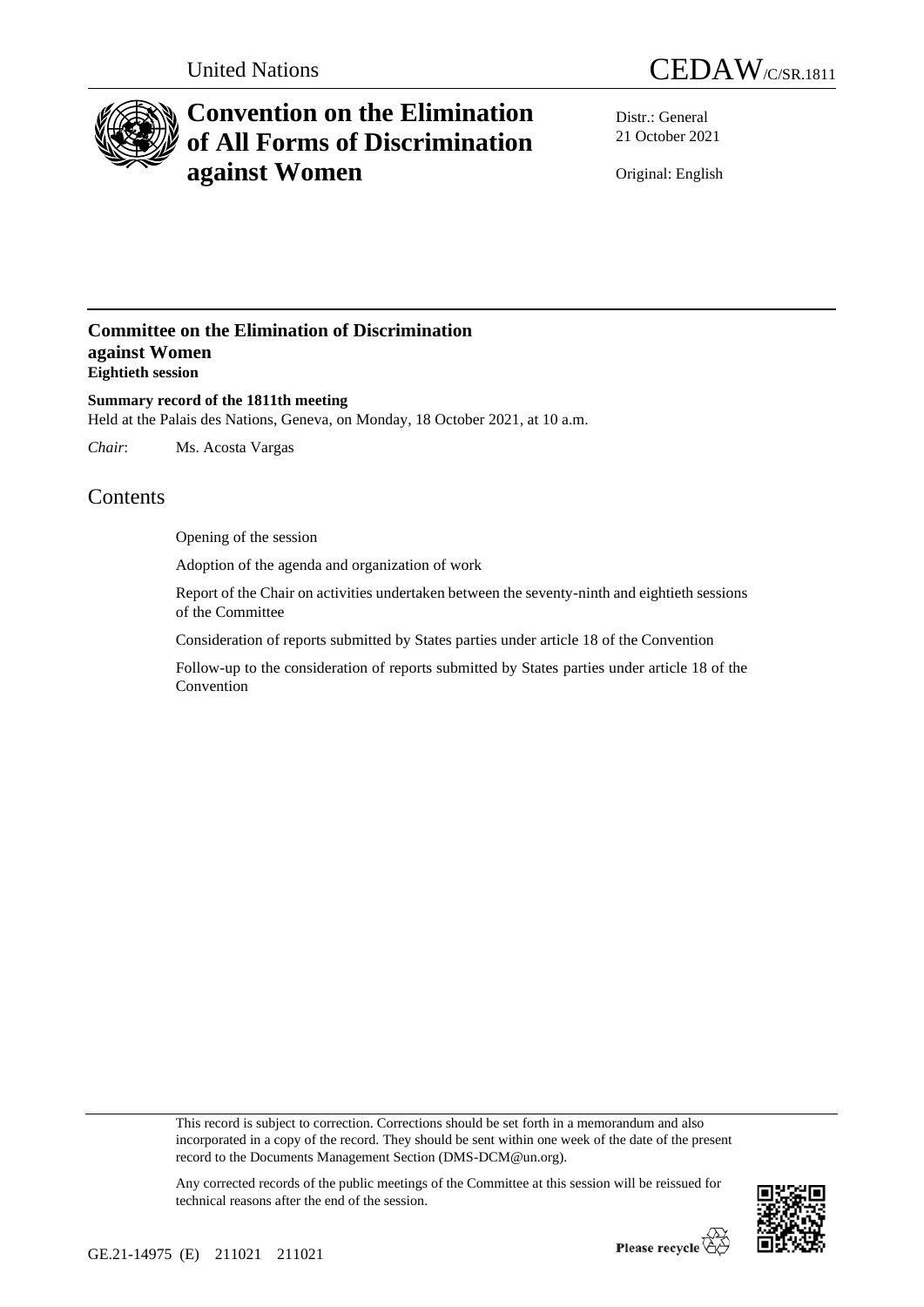*The meeting was called to order at 10.10 a.m.*

#### **Opening of the session**

1. **The Chair** declared open the eightieth session of the Committee.

#### *Opening statement by the representative of the United Nations High Commissioner for Human Rights*

2. **Mr. Cissé-Gouro** (Office of the United Nations High Commissioner for Human Rights) said that he applauded Committee members' continued efforts to protect women and girls despite the difficult circumstances brought about by the coronavirus disease (COVID-19) pandemic. The Taliban takeover in Afghanistan had raised fears of a return to the brutal and systematic oppression of women and girls. At a General Assembly side event in September 2021, the High Commissioner had deplored practices such as the exclusion of women from the public sphere and girls above the age of 12 from school and the segregation of male and female university students. Furthermore, the High Commissioner had noted that the Ministry of Women's Affairs had been disbanded and its offices taken over by the Ministry for the Propagation of Virtue and the Prevention of Vice.

3. The Secretary-General had made it clear that the United Nations would engage with the Taliban to promote human rights in Afghanistan with special attention to the rights of women and girls. The High Commissioner had recalled that women must enjoy freedom of movement, full access to basic services and the ability to participate meaningfully in public life and decision-making and to live free of gender-based violence. The Office stood with the women and girls of Afghanistan.

4. At the forty-eighth session of the Human Rights Council, the High Commissioner had recalled that peace and security were inherently associated with the human rights of women and girls. She had warned against casting women in conflict and post-conflict situations in the role of victim: women had a critical part to play as human rights defenders, journalists, peacebuilders and community leaders. She had urged the Council to work closely with the Informal Expert Group on Women and Peace and Security, the Special Representative of the Secretary-General on Sexual Violence in Conflict and the Special Representative of the Secretary-General for Children and Armed Conflict and to strengthen its engagement with civil society, including women's organizations and women peacebuilders.

5. Since the adoption of the General recommendation No. 30 on women in conflict prevention, conflict and post-conflict situations, the Committee had regularly sent recommendations to States parties to help counter the disproportionate effects of conflict on women and girls and ensure their participation in peace and reconstruction efforts. The Committee had worked closely with the Special Representative of the Secretary-General on Sexual Violence in Conflict on important initiatives, such as a forthcoming joint declaration with the Committee on the Rights of the Child on protection and assistance for children born of rape in conflict situations and their mothers.

6. The 33rd meeting of the Chairs of the human rights treaty bodies had been held in June 2021. The Chair of that meeting had submitted detailed proposals for consideration by the treaty bodies that focused on the development of a reporting calendar, including the option of using targeted reviews, the continued harmonization of working methods and the use of technology to boost the efficiency, transparency and accessibility of the treaty body system. If necessary, the High Commissioner would facilitate another meeting of the Chairs of the human rights treaty bodies, in order to reach consensus on those issues.

7. The annual discussion on the integration of a gender perspective throughout the work of the Human Rights Council at its forty-eighth session had focused on the digital gender divide in the context of COVID-19. The Council had adopted a resolution on child, early and forced marriage in times of crisis, including the COVID-19 pandemic, that took note in its preamble of the guidance note issued by the Committee aimed at mitigating the impact of the pandemic on women and girls.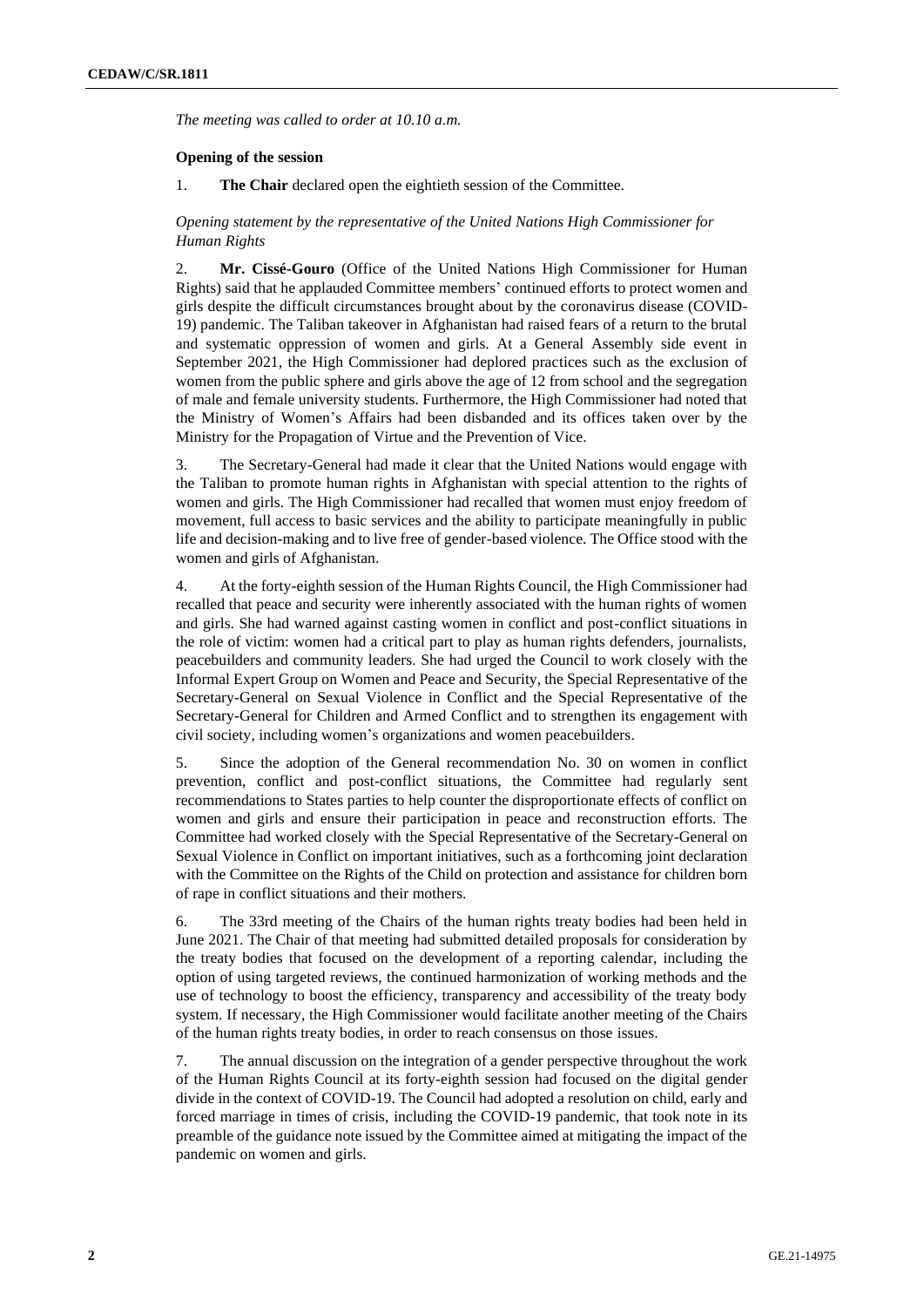8. **The Chair** asked whether the Office could share its view of how the Committee's work was likely to proceed in the near future given the ongoing impact of the COVID-19 pandemic.

9. **Mr. Cissé-Gouro** (Office of the United Nations High Commissioner for Human Rights) said that, since it was unclear how the pandemic would develop, all options remained open. Although a full return to in-person meetings would be preferable, since they had a greater impact, the secretariat would continue to support the Committee to meet both in person and remotely, using technology as appropriate.

10. **Mr. Safarov** said that, with reference to the limitations on the Committee's work during the COVID-19 pandemic, there was a lack of resources, particularly in terms of secretariat support for work on inquiries. If the instruments presented by the Convention and the Optional Protocol thereto could not be implemented due to technical and financial limitations, that would undermine the trust of non-governmental organizations (NGOs) and the public in the Committee.

11. **Mr. Cissé-Gouro** (Office of the United Nations High Commissioner for Human Rights) said that the secretariat would continue to support the work of the Committee but there was a lack of resources. Despite repeated appeals by the treaty bodies for an increased budget, and the appeal by the Secretary-General, no change in funding had been forthcoming.

#### **Adoption of the agenda and organization of work** [\(CEDAW/C/80/1\)](http://undocs.org/en/CEDAW/C/80/1)

12. *The agenda was adopted*.

#### **Report of the Chair on activities undertaken between the seventy-ninth and eightieth sessions of the Committee**

13. **The Chair** said that, since the previous session, the number of States parties that had ratified or acceded to the Convention had remained at 189. Similarly, the number of States parties having accepted the amendment to article 20 (1) of the Convention concerning the Committee's meeting time had remained at 80. In accordance with the provisions of the amendment, acceptance by 126 States parties was required in order to bring it into force. The number of States parties to the Optional Protocol had remained at 114. Seven States parties had submitted periodic reports since the beginning of the previous session: El Salvador; Germany; Japan; Norway; the Philippines; Slovakia; and Slovenia. Sao Tome and Principe had submitted its combined initial and second to fourth periodic report. Three States parties, Mauritius, Mexico and New Zealand, had informed the Committee of their decision to submit their next periodic reports under the simplified reporting procedure.

14. In September, she had spoken about the Committee's draft general recommendation on the rights of indigenous women and girls at the Second World Conference of Indigenous Women and had given a presentation at a Peruvian conference on eliminating discrimination against women. She had been interviewed by the Latin American Faculty of Social Sciences and had participated in a panel of gender experts and indigenous women leaders at the Second Ibero-American Summit of Indigenous Women. At the Third Regional Congress on Women in the Context of Migration in Mexico City, she had given a presentation on the work of the Committee to promote the rights of migrant, refugee and asylum-seeking women and had also conducted a training event on the Convention for representatives of the national machinery for the advancement of women. In October, she had presented the Committee's report and participated in interactive dialogue with Member States at the Third Committee of the General Assembly.

15. **Ms. Rana** said that, in July, she had participated in a high-level regional dialogue on rights and choices – the theme of World Population Day in 2021 – which had taken stock of the follow-up to the Nairobi Summit on the International Conference on Population and Development. In August, she had participated in a South Asian conference on solidarity to advance the women and peace and security agenda and an Asia-Pacific regional dialogue on surrogacy, at which case studies had been presented. In September, she had participated in a video recording on strengthening inclusive infrastructure for peace in the era of COVID-19 as part of Geneva Peace Week and had conducted training on the Convention for provincial leaders in Nepal. She had also participated in a training session on women's human rights in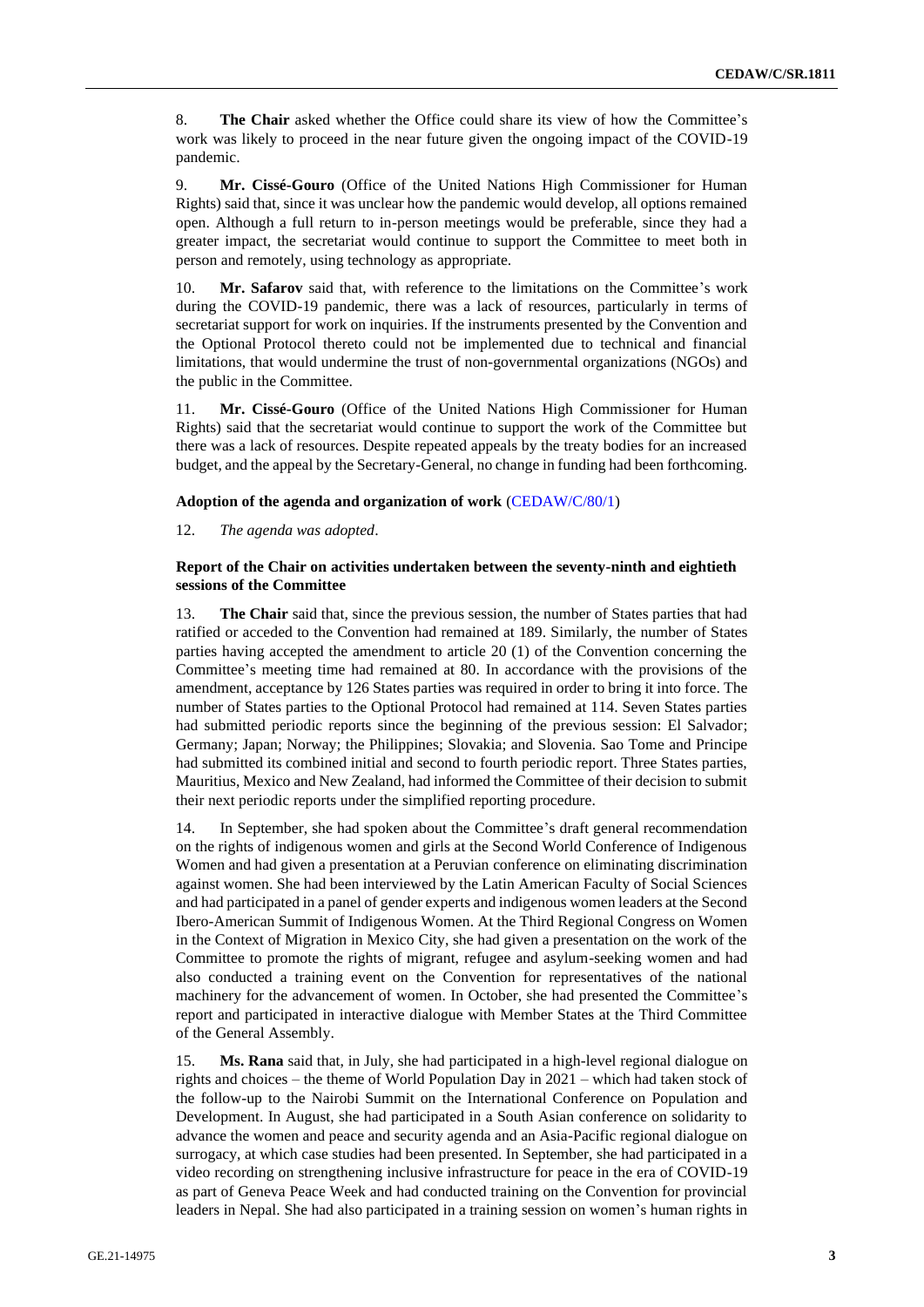the context of climate change, disaster risk reduction and gender inequality, a workshop for legal aid providers on eliminating gender discriminatory attitudes and behaviours and enhancing access to justice for women, and a workshop on treaty body reporting with the Government of Bhutan. Along with Ms. Nadaraia, she had held a briefing for Kazakh NGOs on the follow-up report due to be submitted by the Government of Kazakhstan in November 2021.

16. **Ms. Bethel** said that she had participated in a training session for a professional women's organization in the Bahamas in August and had worked with the Bahamas Sexual Health and Rights Association in October, with a focus on article 12 of the Convention and issues involving the age of consent and access to reproductive health care.

17. **Ms. Akizuki** said that, in July, she had spoken at a symposium organized to mark the date on which the Convention had entered into force in Japan. In August, she had participated in the Japanese interministerial study group on communications. She had given a lecture on drafting gender-sensitive policies at a workshop on gender mainstreaming organized by a local government body, which had taken place in September.

18. **Ms. Peláez Narváez** said that she had participated in a round table on violence against women with disabilities as part of a full-day discussion on the human rights of women organized by the Human Rights Council and in a webinar for the Latin America region on the impact of COVID-19 on mental health rights, also organized by the Council and other United Nations treaty bodies. With the Chair, she had participated in public consultations on a United Nations Children's Fund disability strategy. She had attended a seminar on the empowerment of women and girls with disabilities organized by the University of Sarajevo and the United Nations Entity for Gender Equality and the Empowerment of Women (UN-Women) and a course on health care for women with disabilities who were victims of genderbased violence. She had also taken part in a campaign by Plan International to mark the International Day of the Girl Child and in training on the Convention and its strategic importance in defending women's rights.

19. **Ms. Gabr** said that she had given a statement on the occasion of the World Day against Trafficking in Persons and delivered a keynote address on the impact of illegal migration on vulnerable groups at the Bibliotheca Alexandrina. She had also participated in a number of training courses, including a course for the staff of shelters for women and girl victims of trafficking in persons and a course for Egyptian diplomats on trafficking in persons and migrant smuggling. Her speaking engagements had included a meeting of the Women Consultative Council of the Organization of Islamic Cooperation, a meeting of managers of hotlines that received complaints from women victims of trafficking, a virtual discussion on that group with UN-Women Egypt and an event in Vienna on trafficking in persons and the smuggling of migrants.

20. **Mr. Safarov** said that he had participated in a regional webinar on rights-based access to inclusive services for persons with disabilities who had suffered gender-based violence, a meeting of the Organization for Security and Cooperation in Europe on women's economic empowerment, training for political parties, NGOs and unions on preventing sexual harassment in the workplace and training on gender equality in the civil service.

21. **Ms. Chalal** said that she had briefed the Northern Ireland Assembly on the Committee's joint statement with the Committee on the Rights of Persons with Disabilities and its jurisprudence in connection with to proposed legislative amendments that would remove the right to abortion in the case of serious fetal malformations. She had also delivered a presentation on the Committee's general recommendation No. 38 (2020) on trafficking in women and girls in the context of global migration to the Algerian authorities.

22. **Ms. Narain** said that she had shared the Committee's views at a civil society advocacy workshop on marriage and property rights in Africa and Asia. She had also given a presentation on the role of judicial officials in upholding States' obligations in ensuring access to justice for women's economic rights at a regional judicial colloquium for countries in Eastern and Southern Africa, and on an international framework on violence against women at an event organized by the United Nations country office in Mauritius.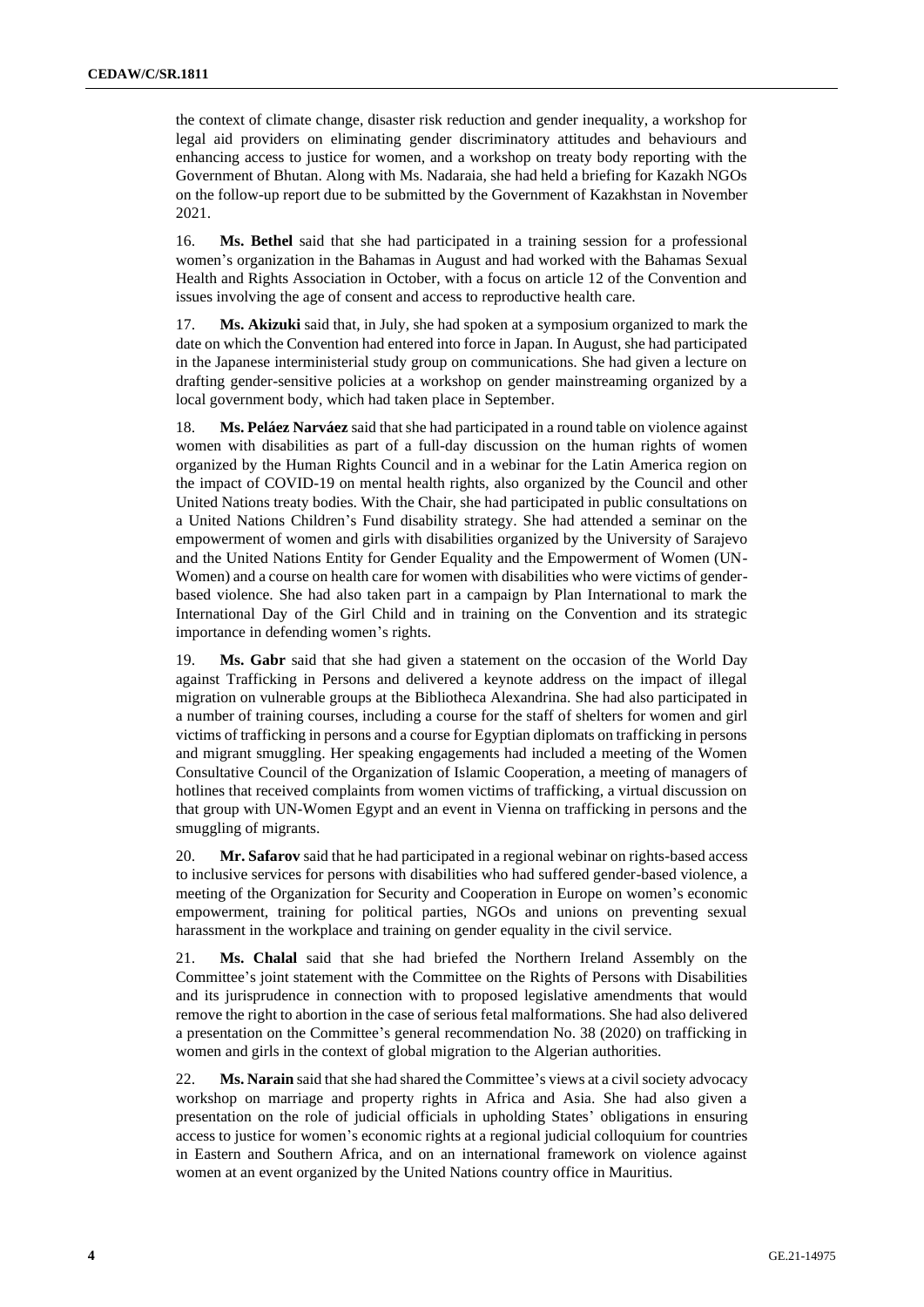23. **Ms. Tisheva** said that she had participated in the launch of guidance on online policies and practices in the gender-responsive implementation of the Global Compact for Migration, liaised with the Special Rapporteur on violence against women, its causes and consequences regarding ongoing cooperation with the Committee and assisted in the implementation of the Committee's recommendations to her country, Bulgaria, by highlighting the Convention's provisions, and the Committee's practice, in the area of gender-based violence.

24. **Ms. Reddock** said that she had discussed the Committee's statement to the media on the implications of the new Taliban government for women in Afghanistan and the Afghan delegation's last appearance before the Committee in a television appearance in Trinidad and Tobago.

25. **Ms. Gbedemah** said that in Ghana, she had incorporated the Committee's perspectives into training that she had delivered on campaigning, lobbying and advocacy for women political leaders and for young people. She had also carried out work in relation to the Women's Manifesto for Ghana. At the international level, she had participated in a virtual round table organized by the Columbia Journal of Transnational Law on the importance of the ratification of the Convention by the United States of America and conducted training sessions on the Convention as part of a webinar series on the United Nations human rights mechanisms.

26. **Ms. Haidar** said that she had participated in a webinar for the Middle East and North Africa region on general recommendation No. 38 and an interview on trafficking in women and girls that had addressed that general recommendation and article 6 of the Convention. She had attended an event organized by the International Forum of Indigenous Women, at which she had interacted with representatives of groups of indigenous women, and contributed to a documentary, co-funded by the Office of the United Nations High Commissioner for Human Rights and a Danish organization, on women peace activists in the Middle East, with a specific section on Lebanon.

27. **Ms. Ameline** said that she had attended a meeting of the Organization of Islamic Cooperation on the role and place of women in society and a meeting of the Inter-Parliamentary Union on the extremely effective process used to draw up parity legislation in Nigeria. She had also worked with the Government of the United Kingdom on the implementation of the Sustainable Development Goals and with the French Government on a violence prevention policy and the situation of Afghan women.

28. **Ms. Manalo** said that the restrictions in place in her region during the COVID-19 pandemic had hindered her work as a Committee member. She had created plans and programmes for her university to promote the human rights of women and girls that included mandatory training for university staff.

29. **Ms. Stott Despoja** said that she had delivered a number of statements and participated in various panels and events with a range of bodies, including organizations of women executives, youth leadership forums and NGOs such as ActionAid.

#### **Consideration of reports submitted by States parties under article 18 of the Convention**

30. **Ms. Chalal**, speaking in her capacity as the Chair of the pre-sessional working group for the eightieth session, said that the pre-sessional working group had met remotely on 1 to 3 and 5 March 2021. It had prepared lists of issues and questions with regard to the reports of China, Hungary, Mauritania, Namibia, Uganda and the United Arab Emirates and lists of issues prior to reporting for Bhutan, Chile and Italy. To prepare the lists of issues and questions, the working group had been able to draw on the core documents of the States parties, with the exception of Hungary and the United Arab Emirates, which had not submitted one, and the periodic reports of the States parties, with the exception of the three States that would use the simplified reporting procedure. The working group had also drawn on the Committee's general recommendations, draft lists of issues and questions prepared by the secretariat, the concluding observations of the Committee and other treaty bodies, and, in particular, the States parties' follow-up to the Committee's concluding observations on their previous reports. In addition, the working group had received information from entities and specialized agencies of the United Nations system, NGOs and national human rights